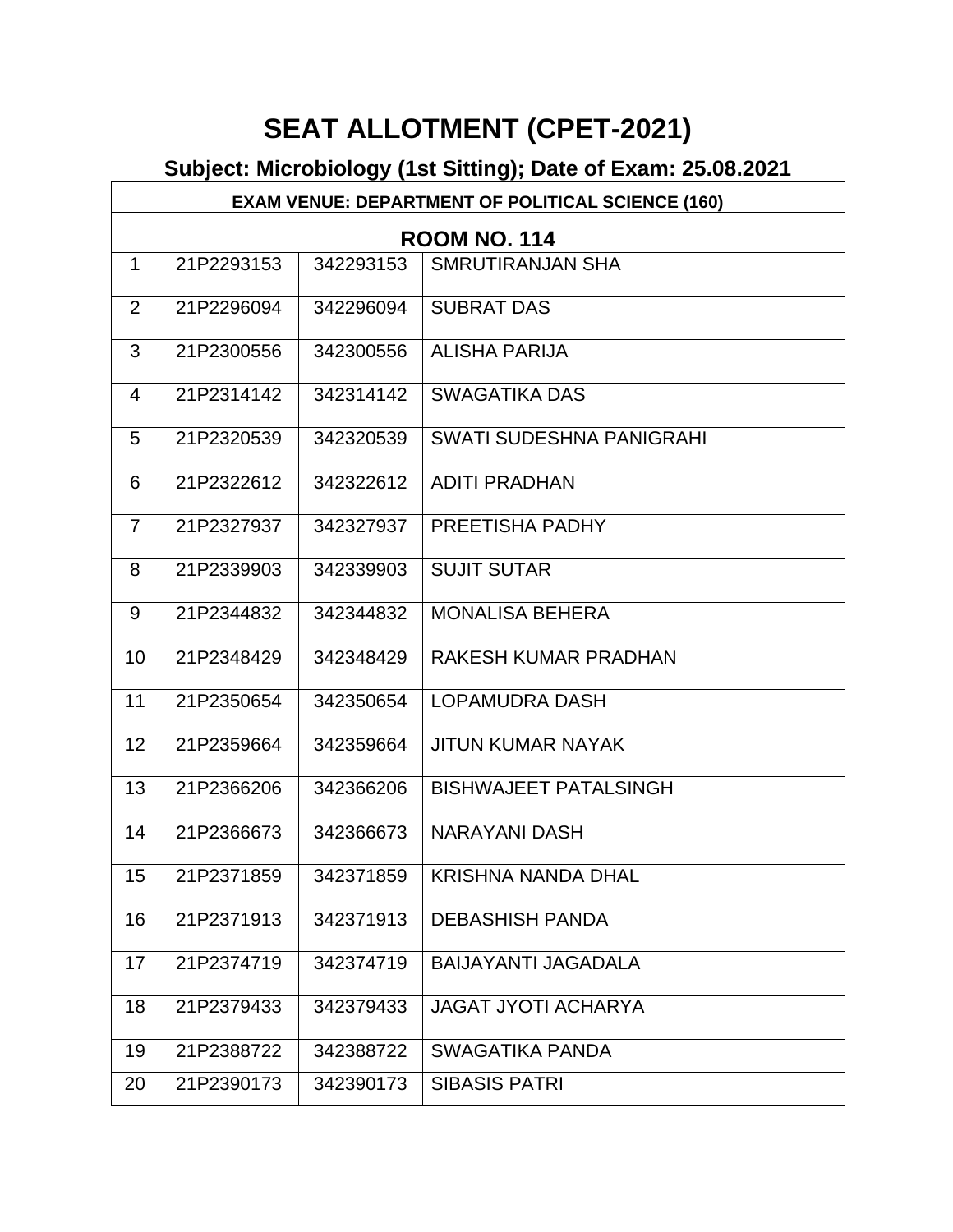| <b>EXAM VENUE: DEPARTMENT OF POLITICAL SCIENCE</b> |                    |           |                             |  |  |
|----------------------------------------------------|--------------------|-----------|-----------------------------|--|--|
|                                                    | <b>ROOM NO. 86</b> |           |                             |  |  |
| 21                                                 | 21P2394002         | 342394002 | <b>SUBHENDU ROUT</b>        |  |  |
| 22                                                 | 21P2395949         | 342395949 | ABHILIPSA SAHOO             |  |  |
| 23                                                 | 21P2396312         | 342396312 | SONALIKA NAYAK              |  |  |
| 24                                                 | 21P2397213         | 342397213 | ANUKTA BHOI                 |  |  |
| 25                                                 | 21P2414099         | 342414099 | <b>MOUMITA PRIYADARSINI</b> |  |  |
| 26                                                 | 21P2426693         | 342426693 | <b>SUBHAM PATRA</b>         |  |  |
| 27                                                 | 21P2437816         | 342437816 | <b>SWAGAT KUMAR SAHOO</b>   |  |  |
| 28                                                 | 21P2439356         | 342439356 | REBATI RANJAN CHANDRASEKHAR |  |  |
| 29                                                 | 21P2444619         | 342444619 | PRAGYAN MOHANTY             |  |  |
| 30                                                 | 21P2457662         | 342457662 | SOUMYA RANJAN KANTI         |  |  |
| 31                                                 | 21P2458102         | 342458102 | <b>SHIBANGI DAS</b>         |  |  |
| 32                                                 | 21P2458319         | 342458319 | SWAGAT RANJAN ROUT          |  |  |
| 33                                                 | 21P2463932         | 342463932 | <b>SHAKTI SEKHARA JENA</b>  |  |  |
| 34                                                 | 21P2473146         | 342473146 | SIVASAKTI BALIARSINGH       |  |  |
| 35                                                 | 21P2482267         | 342482267 | <b>BIREN KUMAR SETHY</b>    |  |  |
| 36                                                 | 21P2485504         | 342485504 | <b>SURABHISHREE PALAI</b>   |  |  |
| 37                                                 | 21P2493442         | 342493442 | <b>ASISH KUMAR PARHI</b>    |  |  |
| 38                                                 | 21P2499183         | 342499183 | <b>RASMITA PARIDA</b>       |  |  |
| 39                                                 | 21P2503803         | 342503803 | PINAKI JENA                 |  |  |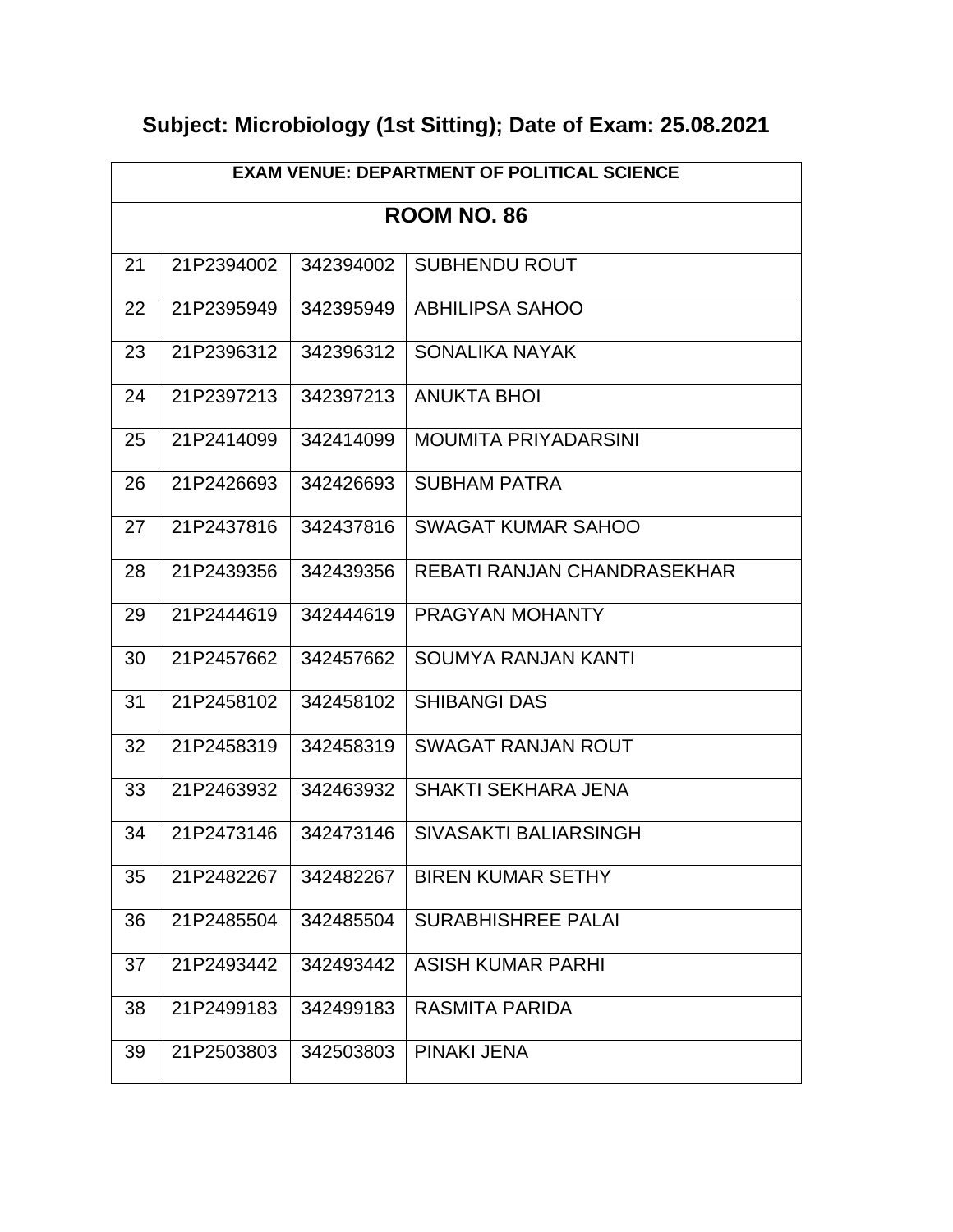| 40 | 21P2508887 | 342508887 | RAJALAXMI MISHRA            |
|----|------------|-----------|-----------------------------|
| 41 | 21P2530656 | 342530656 | SUPRIYA PRIYADARSHINEE      |
| 42 | 21P2543144 | 342543144 | <b>SUBHASMITA BAL</b>       |
| 43 | 21P2555262 | 342555262 | <b>BIJU PARIDA</b>          |
| 44 | 21P2556517 | 342556517 | <b>TANMAYEE MISHRA</b>      |
| 45 | 21P2557792 | 342557792 | RAJ LAXMI KUNKAL            |
| 46 | 21P2569004 | 342569004 | <b>RASHMI RANJAN SWAIN</b>  |
| 47 | 21P2576154 | 342576154 | <b>SRADHANJALI SWAIN</b>    |
| 48 | 21P2583532 | 342583532 | <b>ASHUTOSH PANIGRAHI</b>   |
| 49 | 21P2585089 | 342585089 | SMRUTIREKHA SAHOO           |
| 50 | 21P2606302 | 342606302 | <b>AJIT SAHOO</b>           |
| 51 | 21P2607106 | 342607106 | <b>BARSARANI SAHOO</b>      |
| 52 | 21P2610024 | 342610024 | <b>KASTURI PATTANAIK</b>    |
| 53 | 21P2610609 | 342610609 | NAYAN KUMAR RAJPALIA        |
| 54 | 21P2611684 | 342611684 | <b>HEERA SOREN</b>          |
| 55 | 21P2621812 | 342621812 | <b>BANDITA BEHERA</b>       |
| 56 | 21P2630426 | 342630426 | SANDHYADEEPA NAYAK          |
| 57 | 21P2633599 | 342633599 | SUBHASHREE ACHARYA          |
| 58 | 21P2640402 | 342640402 | <b>JAGA MOHAN DAS</b>       |
| 59 | 21P2641252 | 342641252 | <b>BINAYA MOHANTY</b>       |
| 60 | 21P2655066 | 342655066 | <b>SUDEEPA NAYAK</b>        |
| 61 | 21P2660634 | 342660634 | <b>SANTOSH KUMAR PARIDA</b> |
| 62 | 21P2663783 | 342663783 | JAGANNATH PRASAD NAYAK      |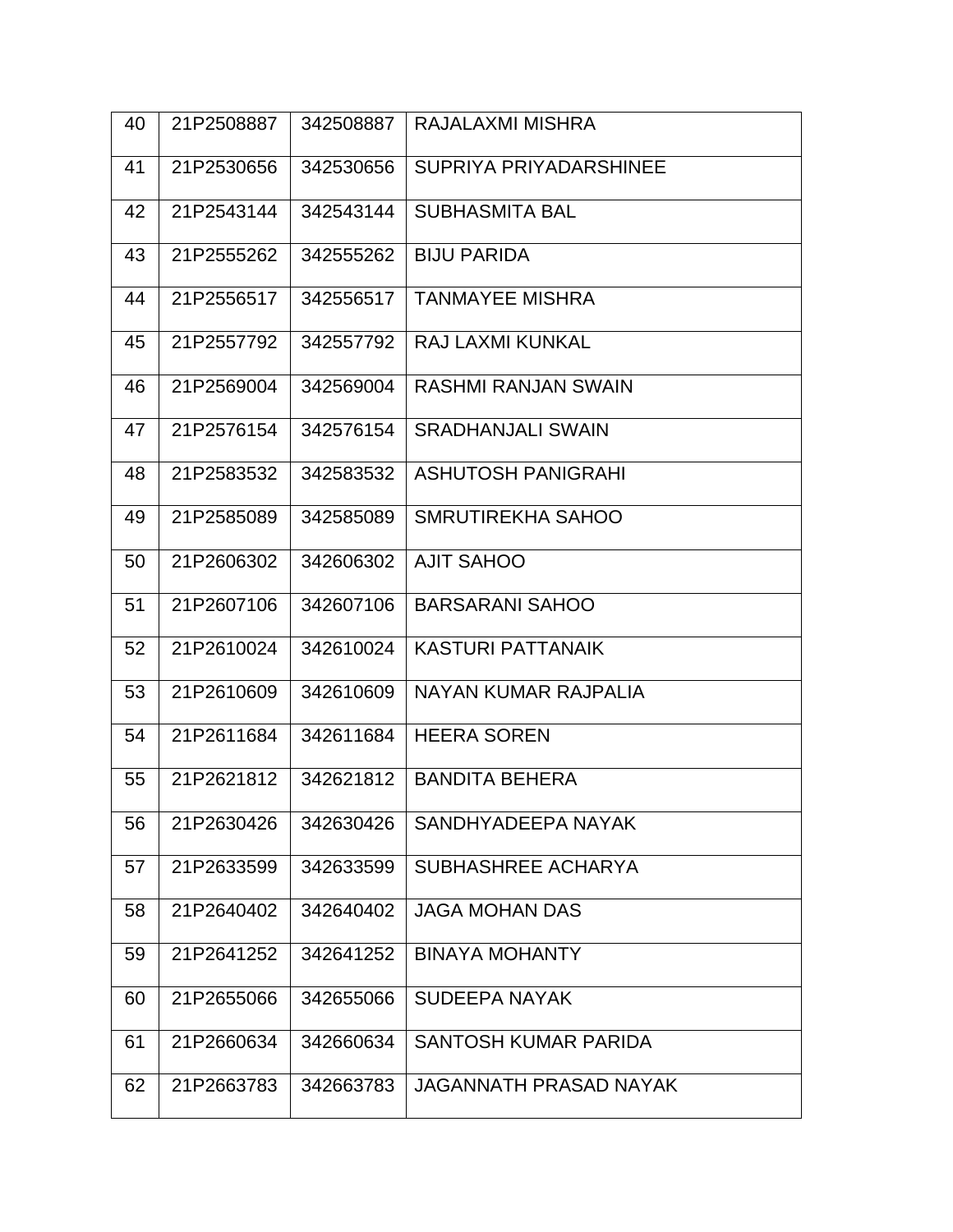| 63 | 21P2664069 | 342664069 | <b>MOKSHASHREE</b>           |
|----|------------|-----------|------------------------------|
| 64 | 21P2672363 | 342672363 | ANITA JENA                   |
| 65 | 21P2677802 | 342677802 | <b>BAGMITA MOHAPATRA</b>     |
| 66 | 21P2679803 | 342679803 | <b>BHAGABATA PRADHAN</b>     |
| 67 | 21P2687024 | 342687024 | <b>SASMITA BEHERA</b>        |
| 68 | 21P2687669 | 342687669 | <b>MAMALI MOHARANA</b>       |
| 69 | 21P2692179 | 342692179 | SUBRAT KUMAR MAHAPATRA       |
| 70 | 21P2704663 | 342704663 | MUKESH KUMAR BRAHMACHARI     |
| 71 | 21P2714563 | 342714563 | SOUMYASHREE JENA             |
| 72 | 21P2719459 | 342719459 | <b>ABHIJEET PANIGRAHI</b>    |
| 73 | 21P2725147 | 342725147 | <b>BINAPANI PATTNAIK</b>     |
| 74 | 21P2725999 | 342725999 | <b>DHARITRI PADHAN</b>       |
| 75 | 21P2727284 | 342727284 | <b>SONALI SUBHADARSHINI</b>  |
| 76 | 21P2728919 | 342728919 | <b>SUBHAM BEHERA</b>         |
| 77 | 21P2733936 | 342733936 | <b>JASMIN RAUTARAY</b>       |
| 78 | 21P2734544 | 342734544 | <b>SASWATI SOUMYA BARIK</b>  |
| 79 | 21P2736933 | 342736933 | AKANKSHYA SAHOO              |
| 80 | 21P2739504 | 342739504 | FARJANA TABASUM              |
| 81 | 21P2743802 | 342743802 | KRISHNA CHANDRA BEHERA       |
| 82 | 21P2749382 | 342749382 | <b>PADMA LOCHAN DAS</b>      |
| 83 | 21P2749394 | 342749394 | ALIVA ANWESHA SASMAL         |
| 84 | 21P2753087 | 342753087 | SATABDI PRIYADARSHINI BEHURA |
| 85 | 21P2756122 | 342756122 | <b>SUBHASHREE PANDA</b>      |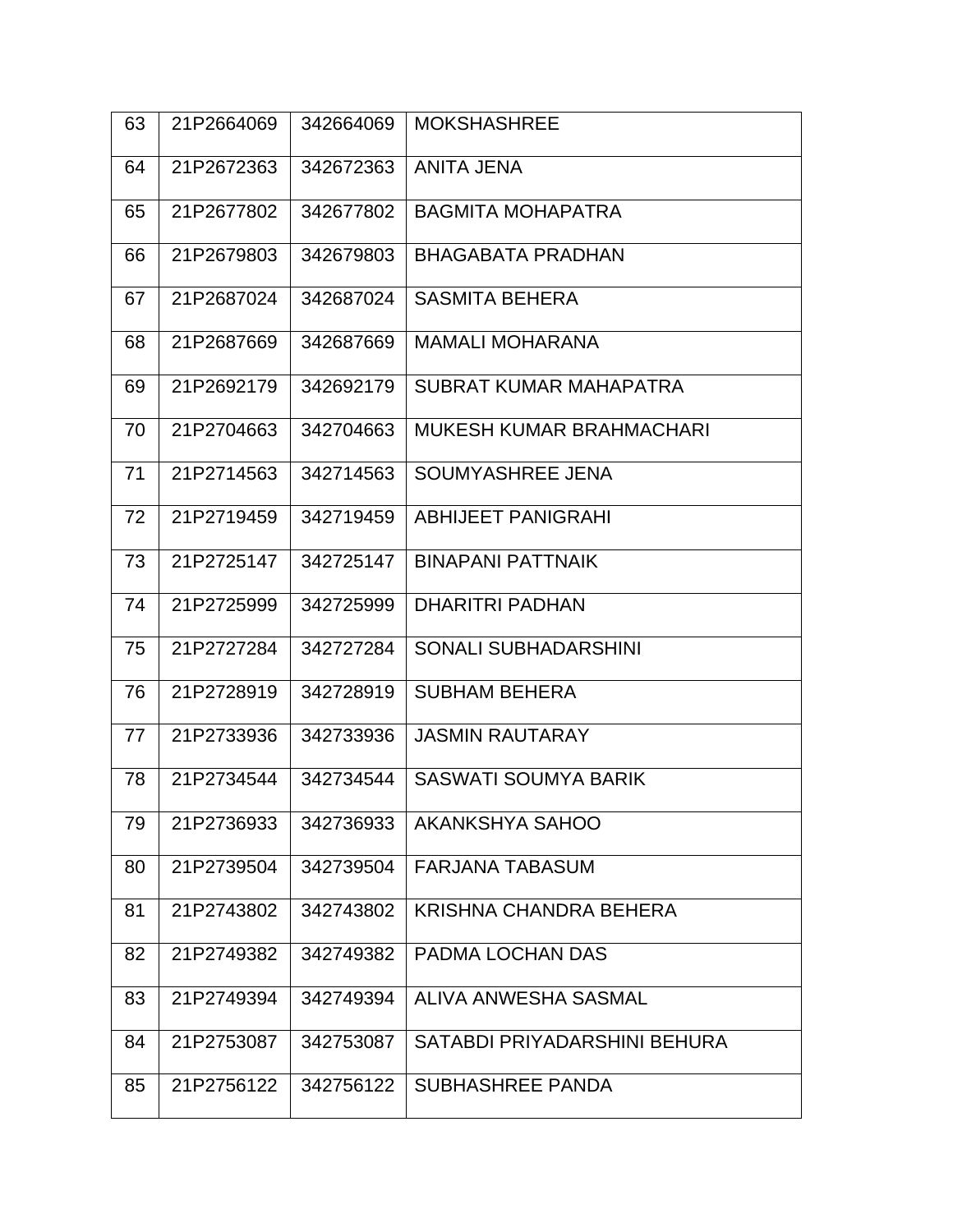| 86  | 21P2770389 | 342770389 | <b>FARHEEN AYESA</b>            |
|-----|------------|-----------|---------------------------------|
| 87  | 21P2779723 | 342779723 | <b>SOMALI DHAL</b>              |
| 88  | 21P2780762 | 342780762 | RUPAREKHA MOHANTA               |
| 89  | 21P2788884 | 342788884 | N S MANISHA                     |
| 90  | 21P2790974 | 342790974 | <b>ARPITA SAHOO</b>             |
| 91  | 21P2793897 | 342793897 | SWOPNESWAR SAHOO                |
| 92  | 21P2801166 | 342801166 | <b>MANISHA MONALISHA BISWAL</b> |
| 93  | 21P2813204 | 342813204 | <b>SUBHASHREE ROUT</b>          |
| 94  | 21P2814593 | 342814593 | <b>MAMATA SAHOO</b>             |
| 95  | 21P2818427 | 342818427 | <b>SWETARANI CHAKRA</b>         |
| 96  | 21P2821242 | 342821242 | <b>SAMIKSHYA PANDA</b>          |
| 97  | 21P2824163 | 342824163 | <b>RENU SAHOO</b>               |
| 98  | 21P2828692 | 342828692 | RAJASHREE PATRA                 |
| 99  | 21P2831836 | 342831836 | <b>RASMITA KANDI</b>            |
| 100 | 21P2837379 | 342837379 | <b>BAISHAKHI TRIPATHY</b>       |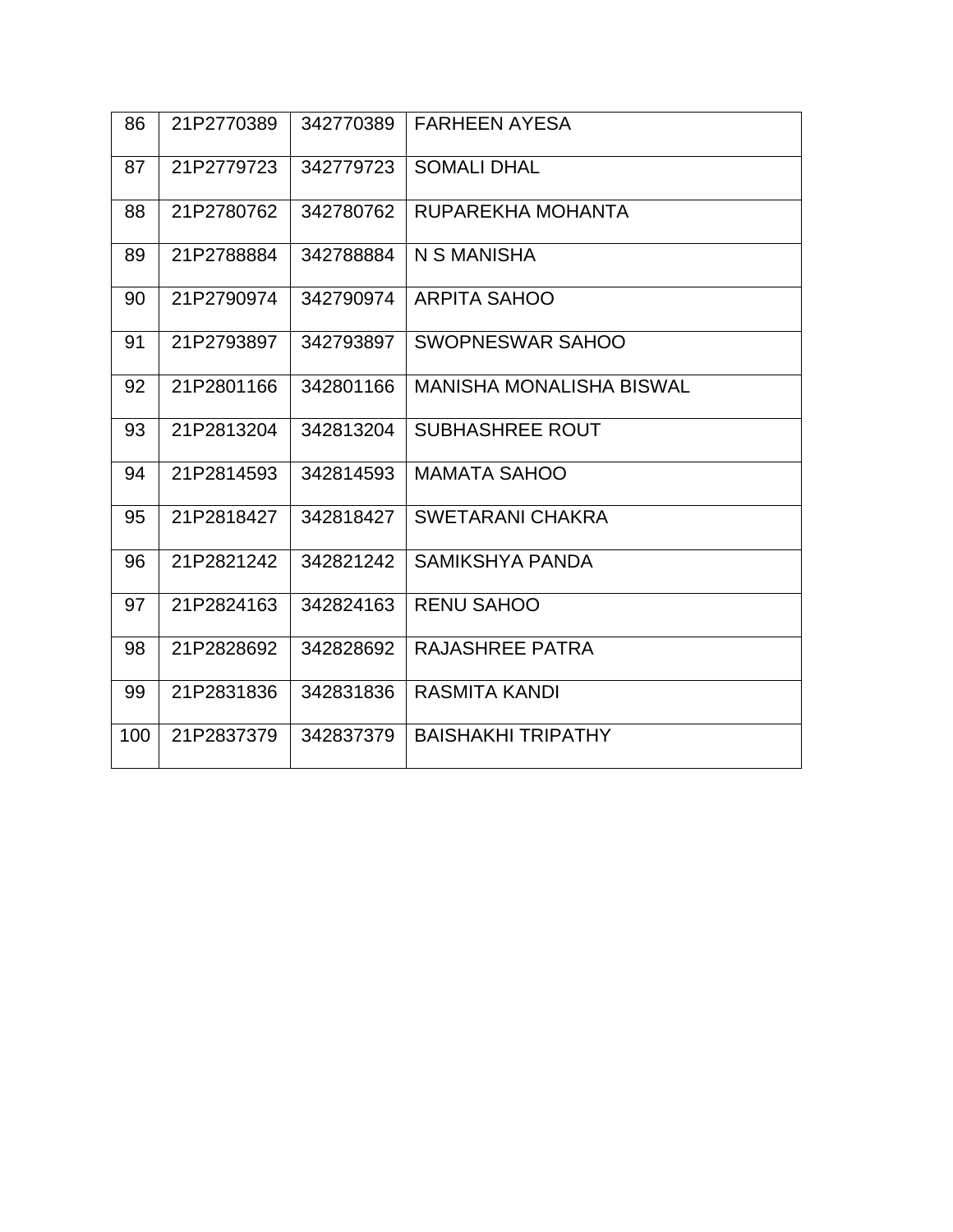|     | Subject: Microbiology (1st Sitting); Date of Exam: 25.08.2021 |           |                                 |  |  |
|-----|---------------------------------------------------------------|-----------|---------------------------------|--|--|
|     | <b>EXAM VENUE: DEPARTMENT OF POLITICAL SCIENCE</b>            |           |                                 |  |  |
|     |                                                               |           | <b>ROOM NO. 82</b>              |  |  |
| 101 | 21P2845716                                                    | 342845716 | <b>SAMARENDRA SAHOO</b>         |  |  |
| 102 | 21P2848099                                                    | 342848099 | PRADEEP KUMAR BEHERA            |  |  |
| 103 | 21P2853329                                                    | 342853329 | <b>KUMAR STEPHENSON</b>         |  |  |
| 104 | 21P2859822                                                    | 342859822 | <b>SUNIL PRADHAN</b>            |  |  |
| 105 | 21P2868644                                                    | 342868644 | <b>SILPASMITA TRIPATHY</b>      |  |  |
| 106 | 21P2878772                                                    | 342878772 | <b>SALIN DAS</b>                |  |  |
| 107 | 21P2879587                                                    | 342879587 | <b>SOUMYA RANJAN MALLICK</b>    |  |  |
| 108 | 21P2885983                                                    | 342885983 | PRIYANKA PRIYADARSHINI PANI     |  |  |
| 109 | 21P2897879                                                    | 342897879 | PRAGNYASHISH SARANGI            |  |  |
| 110 | 21P2898432                                                    | 342898432 | <b>LIPIKA SAHOO</b>             |  |  |
| 111 | 21P2898736                                                    | 342898736 | <b>SAMBIT JENA</b>              |  |  |
| 112 | 21P2899596                                                    | 342899596 | ASHAPARNA PARIDA                |  |  |
| 113 | 21P2906317                                                    | 342906317 | <b>AKSHYA PARIDA</b>            |  |  |
| 114 | 21P2907922                                                    | 342907922 | SATYAJIT SAHOO                  |  |  |
| 115 | 21P2909039                                                    | 342909039 | <b>SUSRI NIBEDITA MAHAPATRA</b> |  |  |
| 116 | 21P2911047                                                    | 342911047 | <b>JASMINE NAYAK</b>            |  |  |
| 117 | 21P2916666                                                    | 342916666 | <b>DIPTIMAYEE MALLICK</b>       |  |  |
| 118 | 21P2917317                                                    | 342917317 | ARPITA PRIYADARSHNI BEHERA      |  |  |
| 119 | 21P2917443                                                    | 342917443 | PRANGYA PARAMITAPARIDA          |  |  |
| 120 | 21P2934072                                                    | 342934072 | <b>MONALISA PARIDA</b>          |  |  |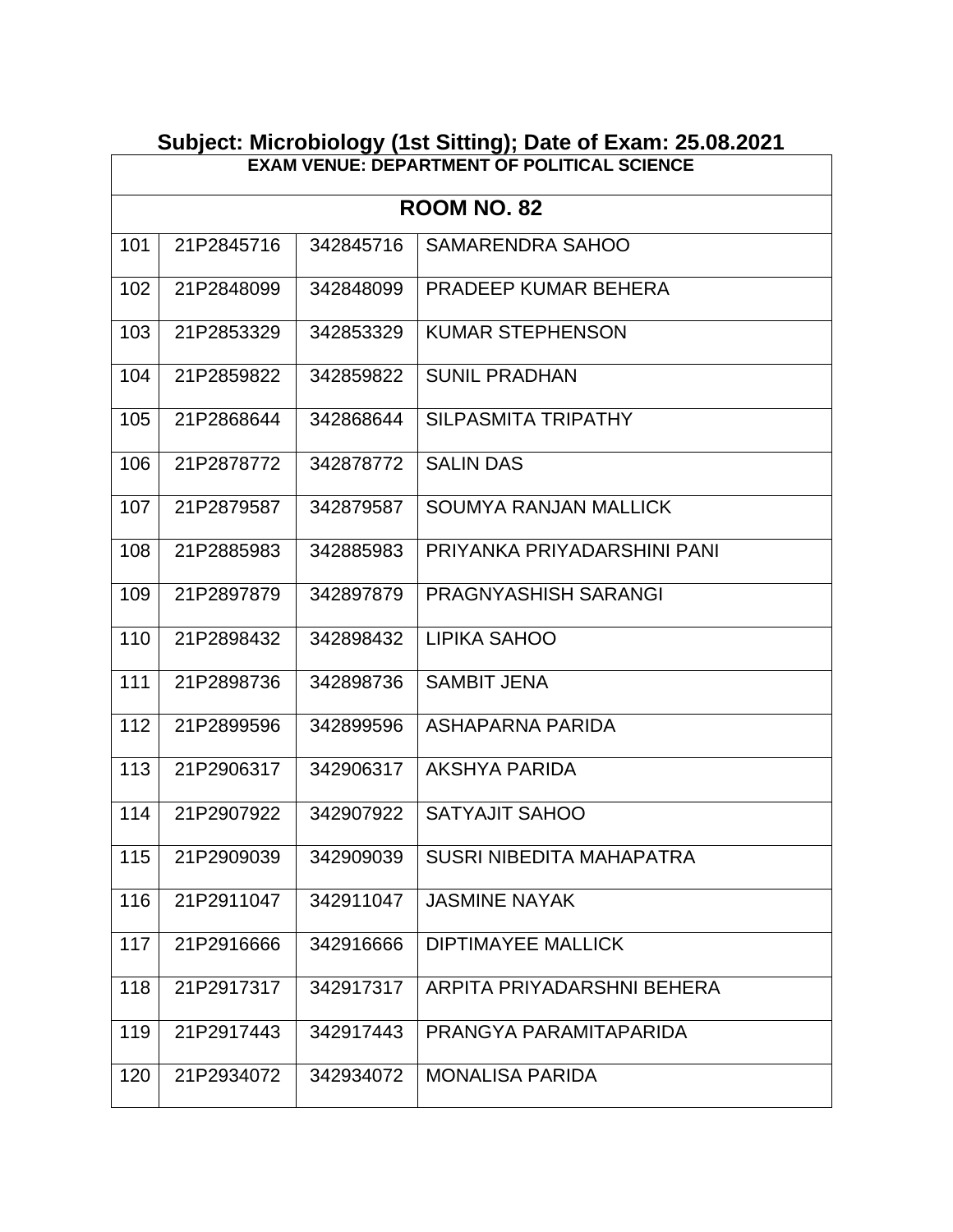| <b>EXAM VENUE: DEPARTMENT OF POLITICAL SCIENCE</b> |            |           |                             |
|----------------------------------------------------|------------|-----------|-----------------------------|
|                                                    |            |           | <b>ROOM NO. 81</b>          |
| 121                                                | 21P2934477 | 342934477 | <b>DEEPSHIKHA BEHERA</b>    |
| 122                                                | 21P2936869 | 342936869 | <b>SUNIL KUMAR PATI</b>     |
| 123                                                | 21P2951364 | 342951364 | <b>JUGANTI NAIK</b>         |
| 124                                                | 21P2952599 | 342952599 | SUSHREE SANTOSHI SAMANTARAY |
| 125                                                | 21P2957696 | 342957696 | MRUTYUNJAYA MOHAPATRA       |
| 126                                                | 21P2961216 | 342961216 | <b>INDIRA INDRAJIT</b>      |
| 127                                                | 21P2977386 | 342977386 | <b>MUNUDIPTA MALLICK</b>    |
| 128                                                | 21P2990659 | 342990659 | <b>MITALI PANDA</b>         |
| 129                                                | 21P2992863 | 342992863 | <b>SHARON RAJAN</b>         |
| 130                                                | 21P3001832 | 343001832 | PUSPANJALI LENKA            |
| 131                                                | 21P3004079 | 343004079 | <b>KSHITISH SAMANTARAY</b>  |
| 132                                                | 21P3006672 | 343006672 | <b>SUSHRIPRIYA DASH</b>     |
| 133                                                | 21P3010696 | 343010696 | SMRUTIREKHA GUMANSINGH      |
| 134                                                | 21P3015299 | 343015299 | <b>SUBHASHREE JENA</b>      |
| 135                                                | 21P3019296 |           | 343019296 SILPA BISWAS      |
| 136                                                | 21P3020497 | 343020497 | <b>MONALISHA MALLICK</b>    |
| 137                                                | 21P3024457 | 343024457 | HIMANSU SEKHAR MAHALIK      |
| 138                                                | 21P3038839 | 343038839 | PADMA LOCHAN DAS            |
| 139                                                | 21P3038843 | 343038843 | ALIVA ANWESHA SASMAL        |
| 140                                                | 21P3047482 | 343047482 | <b>GAYATREE DAS</b>         |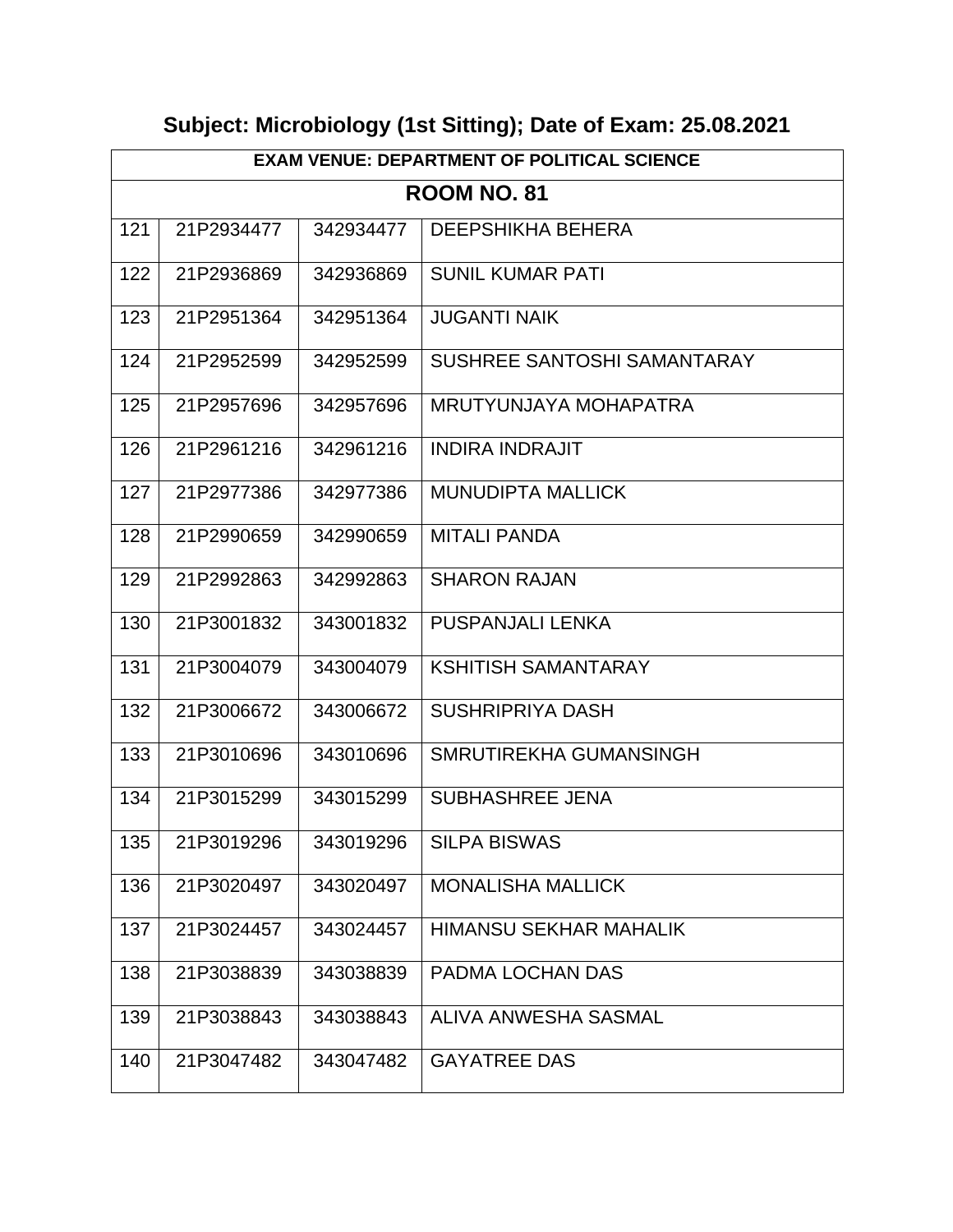| <b>EXAM VENUE: DEPARTMENT OF POLITICAL SCIENCE</b> |            |           |                             |
|----------------------------------------------------|------------|-----------|-----------------------------|
|                                                    |            |           | <b>ROOM NO. 79</b>          |
| 141                                                | 21P3057116 | 343057116 | <b>TANAMAY SUNDARAY</b>     |
| 142                                                | 21P3058023 | 343058023 | NABANITA SUBHADARSHINI      |
| 143                                                | 21P3068649 | 343068649 | <b>NEHA SHEET</b>           |
| 144                                                | 21P3088266 | 343088266 | REKHANJALI PRADHAN          |
| 145                                                | 21P3089483 | 343089483 | SONALIKA MOHAPTRA           |
| 146                                                | 21P3094922 | 343094922 | <b>BHABANI SANKAR SAMAL</b> |
| 147                                                | 21P3098377 | 343098377 | <b>SUMITRA MARNDI</b>       |
| 148                                                | 21P3104729 | 343104729 | <b>JAYASHREE DISIRI</b>     |
| 149                                                | 21P3130874 | 343130874 | PRIYANKA PRIYADARSINI NAYAK |
| 150                                                | 21P3131019 | 343131019 | <b>SMRUTI RANJAN SAHOO</b>  |
| 151                                                | 21P3133612 | 343133612 | <b>AMRITA DAS</b>           |
| 152                                                | 21P3167543 | 343167543 | <b>SAMAYA RANJAN SAHOO</b>  |
| 153                                                | 21P3169924 | 343169924 | <b>ASHOK NAYAK</b>          |
| 154                                                | 21P3195209 | 343195209 | <b>MADHUSMITA MALLICK</b>   |
| 155                                                | 21P3211614 | 343211614 | <b>MITALI MISHRA</b>        |
| 156                                                | 21P3218836 | 343218836 | PURNIMA MOHANTY             |
| 157                                                | 21P3219826 | 343219826 | <b>BHABANI SANKAR SAHOO</b> |
| 158                                                | 21P3221357 | 343221357 | <b>ROJALIN BALIARSINGH</b>  |
| 159                                                | 21P3227684 | 343227684 | ANKITA ACHARYA              |
| 160                                                | 21P3229733 | 343229733 | NIKIPRITAM SAHOO            |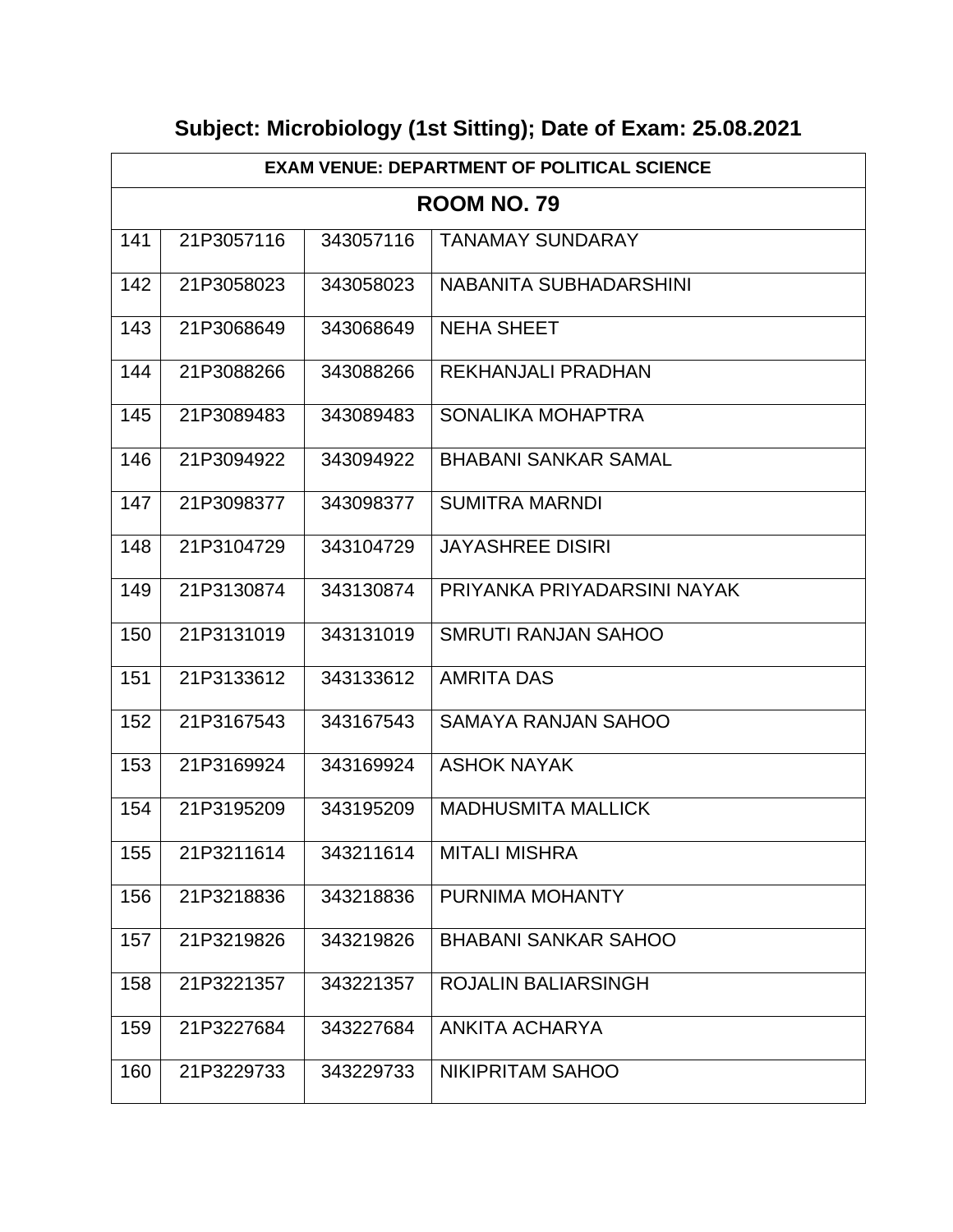## **SEAT ALLOTMENT (CPET-2021)**

|     | <b>EXAM VENUE: DEPARTMENT OF LAW (73)</b> |           |                                   |  |  |
|-----|-------------------------------------------|-----------|-----------------------------------|--|--|
|     | <b>EXAMINATION HALL</b>                   |           |                                   |  |  |
| 161 | 21P3234089                                | 343234089 | <b>ARCHANA BARIK</b>              |  |  |
| 162 | 21P3241519                                | 343241519 | PANNAPU ROJEE REDDY               |  |  |
| 163 | 21P3241534                                | 343241534 | <b>PUSPANJALI SAHOO</b>           |  |  |
| 164 | 21P3244763                                | 343244763 | <b>BINAYAK DASH</b>               |  |  |
| 165 | 21P3246193                                | 343246193 | <b>AYUSI KAR</b>                  |  |  |
| 166 | 21P3250727                                | 343250727 | <b>SUCHITRA BHABANI DAS</b>       |  |  |
| 167 | 21P3251253                                | 343251253 | <b>ANIL KUMAR SAHOO</b>           |  |  |
| 168 | 21P3255082                                | 343255082 | MONALISHA PATTNAIK                |  |  |
| 169 | 21P3267863                                | 343267863 | <b>ASHWINI KUMAR SETHI</b>        |  |  |
| 170 | 21P3278842                                | 343278842 | PUSHPANJALI HANSDAH               |  |  |
| 171 | 21P3285166                                | 343285166 | <b>DURGA PRASAD MISHRA</b>        |  |  |
| 172 | 21P3295544                                | 343295544 | <b>MANIKA PRIYADARSHANI SAHOO</b> |  |  |
| 173 | 21P3296772                                | 343296772 | <b>GITANJALI BISWAL</b>           |  |  |
| 174 | 21P3306202                                | 343306202 | <b>SUNITA ROUT</b>                |  |  |
| 175 | 21P3315142                                | 343315142 | <b>SANKET BEHERA</b>              |  |  |
| 176 | 21P3322573                                | 343322573 | <b>SANTOSINI JENA</b>             |  |  |
| 177 | 21P3323814                                | 343323814 | PAPUNI NAYAK                      |  |  |
| 178 | 21P3340112                                | 343340112 | <b>GYANENDRA PADHI</b>            |  |  |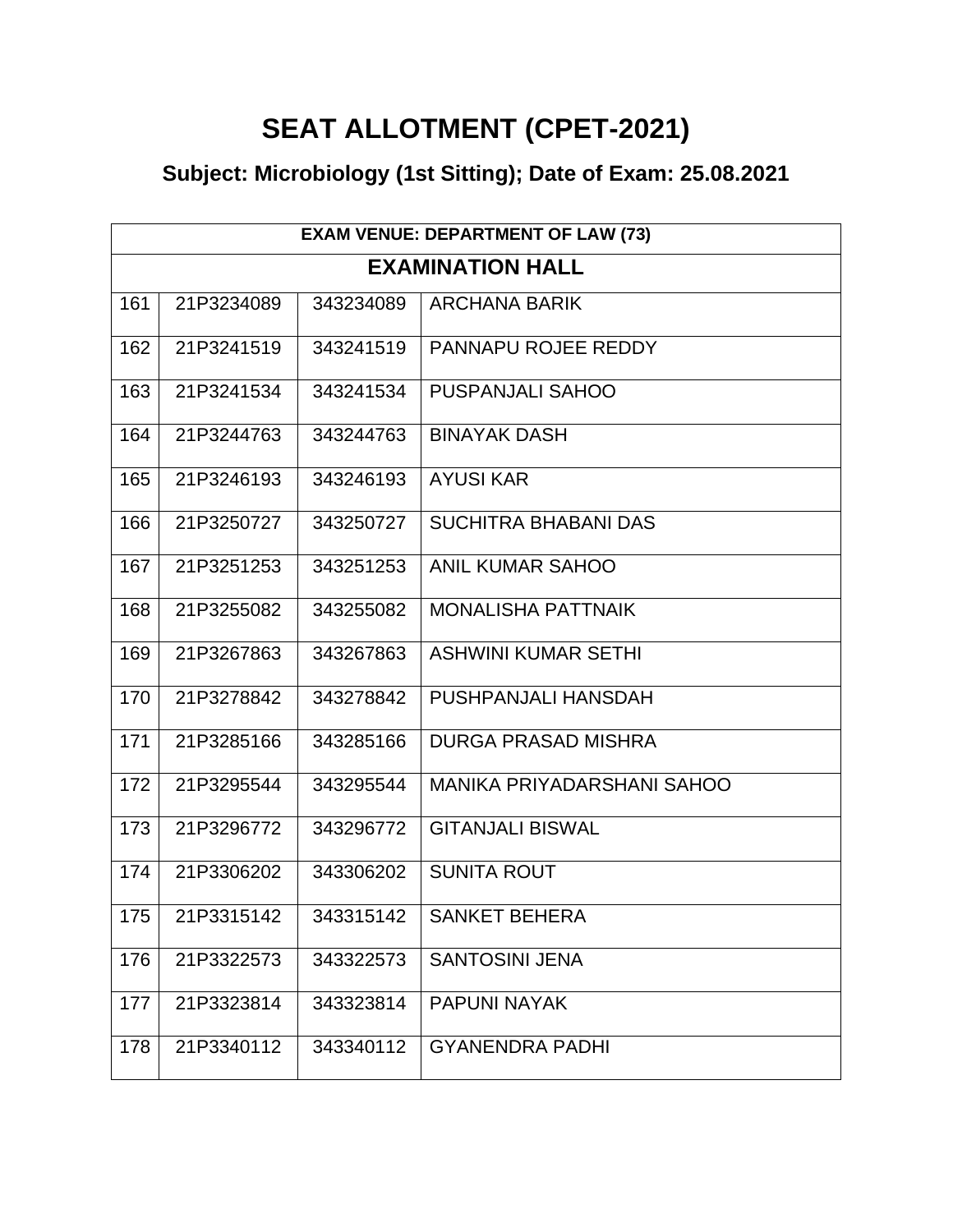| 179 | 21P3360809 | 343360809 | <b>SHASHIKANTA BEDI</b>       |
|-----|------------|-----------|-------------------------------|
| 180 | 21P3363796 | 343363796 | <b>SUMITRA MURMU</b>          |
| 181 | 21P3376253 | 343376253 | <b>SUSHREE PRIYADARSINI</b>   |
| 182 | 21P3385037 | 343385037 | <b>ASIT BARAN LENKA</b>       |
| 183 | 21P3385453 | 343385453 | MRUTYUNJAYA MOHAPATRA         |
| 184 | 21P3395864 | 343395864 | <b>LAXMIPRIYA KHATEI</b>      |
| 185 | 21P3405156 | 343405156 | <b>RASMITA PARIDA</b>         |
| 186 | 21P3405884 | 343405884 | <b>BIBHOO PRASAD BEHERA</b>   |
| 187 | 21P3410203 | 343410203 | RASMI RANJAN PARIDA           |
| 188 | 21P3412509 | 343412509 | <b>DEEPTIMAYEE SAHOO</b>      |
| 189 | 21P3439552 | 343439552 | <b>SUBHASMITA MANDAL</b>      |
| 190 | 21P3447526 | 343447526 | <b>ANKITA BALIARSINGH</b>     |
| 191 | 21P3459039 | 343459039 | <b>MANASI SAHOO</b>           |
| 192 | 21P3468076 | 343468076 | <b>SARITA SWAIN</b>           |
| 193 | 21P3490574 | 343490574 | <b>SUNIL MALIK</b>            |
| 194 | 21P3503523 | 343503523 | <b>MALAYA RANJAN PAIKARAY</b> |
| 195 | 21P3505063 | 343505063 | <b>ANANYA BARIK</b>           |
| 196 | 21P3510536 | 343510536 | <b>SWASTIK KUMAR MANDAL</b>   |
| 197 | 21P3514846 | 343514846 | <b>BHAGYASHREE MAHAPATRA</b>  |
| 198 | 21P3524599 | 343524599 | <b>DEBASHISH BAG</b>          |
| 199 | 21P3526946 | 343526946 | <b>MANOJ SUTAR</b>            |
| 200 | 21P3535109 | 343535109 | <b>OPAL PRIYADARSHINI</b>     |
| 201 | 21P3541433 | 343541433 | SATABDI SATYAPRAGNYA SWAIN    |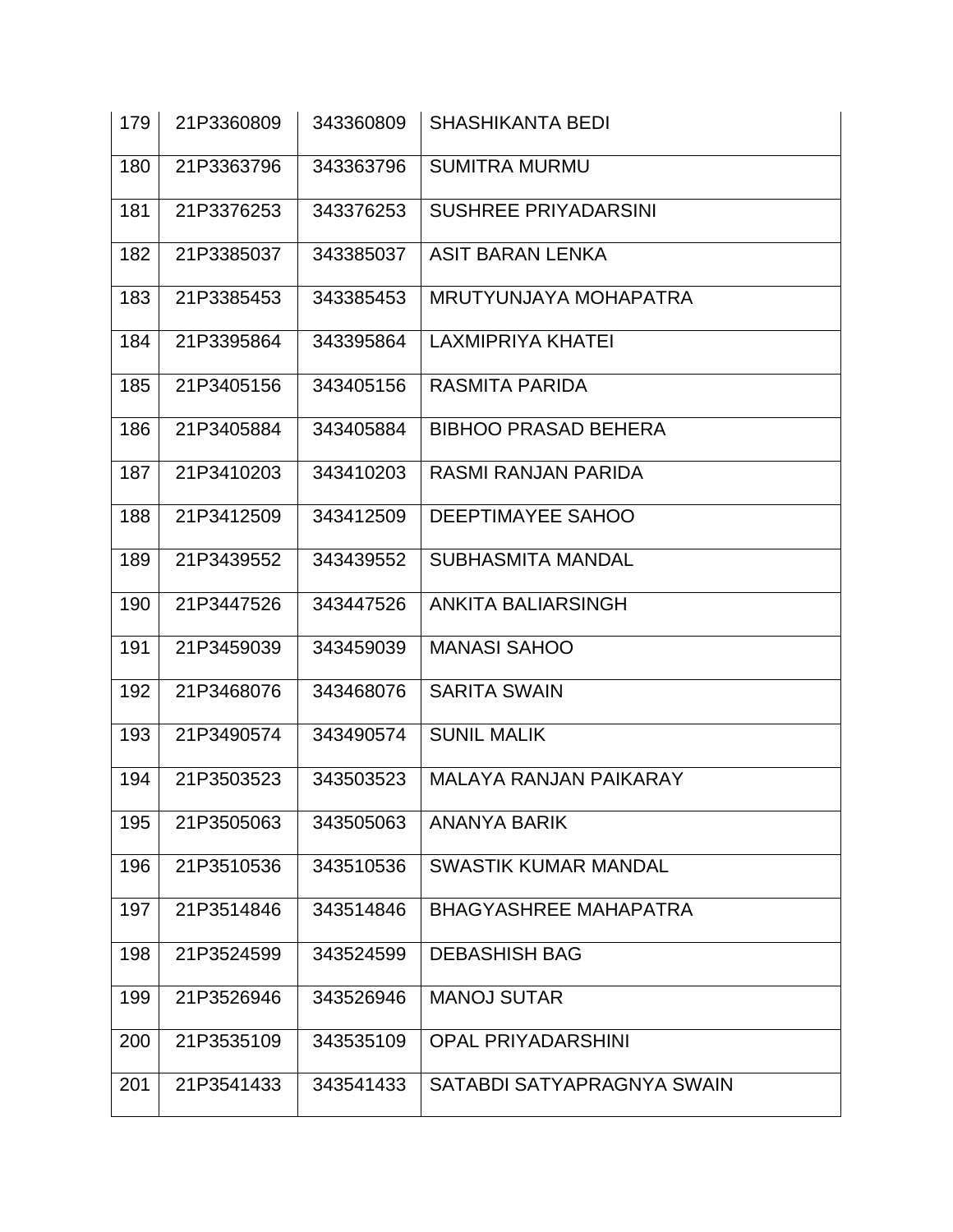| 21P3544069 | 343544069 | SANDIP KUMAR MAHUNTA         |
|------------|-----------|------------------------------|
| 21P3545983 | 343545983 | <b>IPSITA PRADHAN</b>        |
| 21P3551659 | 343551659 | <b>ROJALIN MOHANTY</b>       |
| 21P3553753 | 343553753 | <b>IPSITA PRIYADARSHINEE</b> |
| 21P3560324 | 343560324 | <b>SOUMYA SUCHARITA DAS</b>  |
| 21P3567134 | 343567134 | STHITAPRAJNA BALIARSINGH     |
| 21P3579269 | 343579269 | <b>MADHUSMITA MISHRA</b>     |
| 21P3580736 | 343580736 | <b>UDITA MALLIK</b>          |
| 21P3582023 | 343582023 | <b>SIDHANTA SAHOO</b>        |
| 21P3590904 | 343590904 | <b>SAMEEKSHA JENA</b>        |
| 21P3615094 | 343615094 | BIDYUSHA PRIYADARSHINI PATRA |
| 21P3615936 | 343615936 | <b>BHABANI SANKAR TUNG</b>   |
| 21P3618539 | 343618539 | JYOTIKALYAN MOHAPATRA        |
| 21P3628294 | 343628294 | <b>SK ABARAR HUSSAIN</b>     |
| 21P3628443 | 343628443 | <b>PRALIPTA MALLIK</b>       |
| 21P3636176 | 343636176 | <b>BISWAJIT SINGH</b>        |
| 21P3645533 | 343645533 | SIDDHARTHA KUMAR MISHRA      |
| 21P3647862 | 343647862 | ALEKH PRASAD ROUT            |
| 21P3652952 | 343652952 | <b>SARMISTHA MOHANTY</b>     |
| 21P3657727 | 343657727 | <b>SANTOSH KUMAR JENA</b>    |
| 21P3669167 | 343669167 | <b>SAIPRERANA SAHOO</b>      |
| 21P3669544 | 343669544 | <b>IPSA KHUNTIA</b>          |
| 21P3677206 | 343677206 | <b>SUBHASMITA DHAL</b>       |
|            |           |                              |